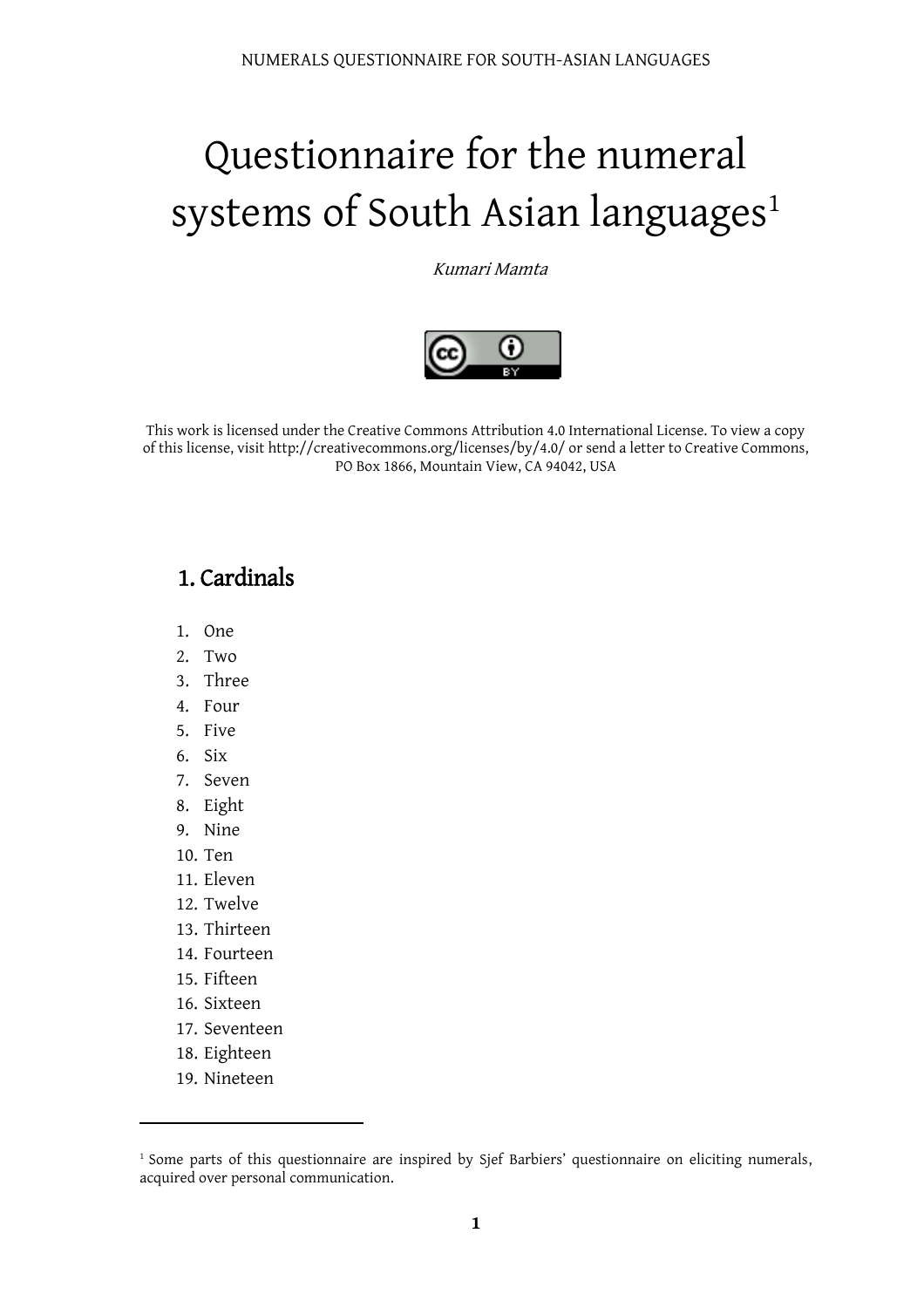- 20. Twenty
- 21. Twenty One
- 22. Twenty two
- 23. Twenty three
- 24. Twenty four
- 25. Twenty five
- 26. Twenty six
- 27. Twenty seven
- 28. Twenty eight
- 29. Twenty nine
- 30. Thirty
- 31. Thirty one
- 32. Thirty two
- 33. Thirty three
- 34. Thirty four
- 35. Thirty five
- 36. Thirty six
- 37. Thirty seven
- 38. Thirty eight
- 39. Thirty nine
- 40. Forty
- 41. Forty one
- 42. Forty two
- 43. Forty three
- 44. Forty four
- 45. Forty five
- 46. Forty six
- 47. Forty seven
- 48. Forty eight
- 49. Forty nine
- 50. Fifty
- 51. Fifty one
- 52. Fifty two
- 53. Fifty three
- 54. Fifty four
- 55. Fifty five
- 56. Fifty six
- 57. Fifty seven
- 58. Fifty eight
- 59. Fifty nine
- 60. Sixty
- 61. Sixty one
- 62. Sixty two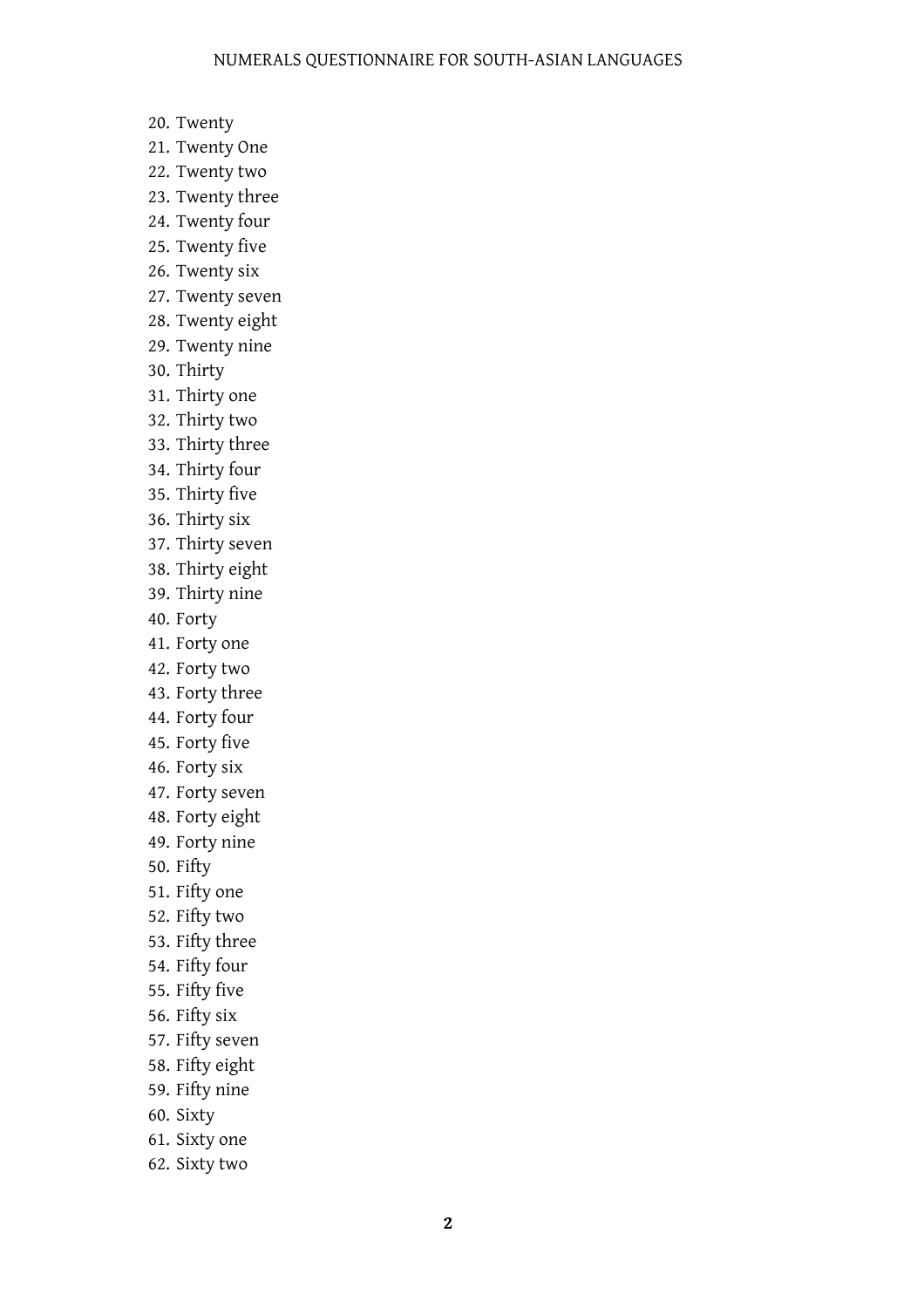- 63. Sixty three
- 64. Sixty four
- 65. Sixty five
- 66. Sixty six
- 67. Sixty seven
- 68. Sixty eight
- 69. Sixty nine
- 70. Seventy
- 71. Seventy one
- 72. Seventy two
- 73. Seventy three
- 74. Seventy four
- 75. Seventy five
- 76. Seventy six
- 77. Seventy seven
- 78. Seventy eight
- 79. Seventy nine
- 80. Eighty
- 81. Eighty one
- 82. Eighty two
- 83. Eighty three
- 84. Eighty four
- 85. Eighty five
- 86. Eighty six
- 87. Eighty seven
- 88. Eighty eight
- 89. Eighty nine
- 90. Ninety
- 91. Ninety one
- 92. Ninety two
- 93. Ninety three
- 94. Ninety four
- 95. Ninety five
- 96. Ninety six
- 97. Ninety seven
- 98. Ninety eight
- 99. Ninety nine
- 100. Hundred
- 101. Thousand
- 102. Lakh
- 103. Crore
- 104. Million
- 105. Billion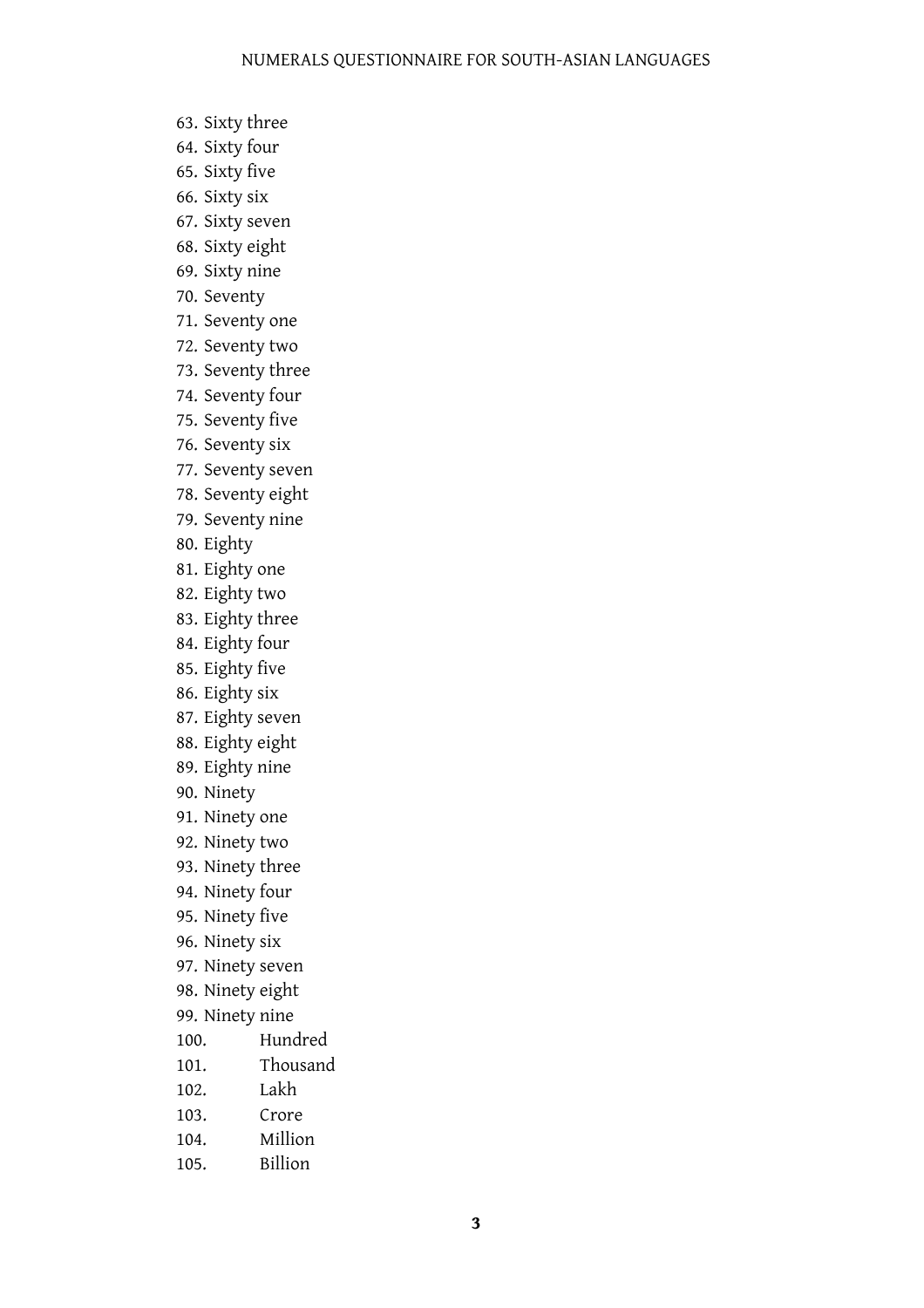# 2. Ordinals

- 106. First
- 107. Second
- 108. Third
- 109. Fourth
- 110. Fifth
- 111. Sixth
- 112. Seventh
- 113. Eighth
- 114. Ninth
- 115. Tenth
- 116. Eleventh
- 117. Twelfth
- 118. Thirteenth
- 119. Fourteenth
- 120. Fifteenth
- 121. Sixteenth
- 122. Seventeenth
- 123. Eighteenth
- 124. Nineteenth
- 125. Twentieth
- 126. Twenty first
- 127. Twenty second
- 128. The fifth part of this book is awesome.
- 129. I am in fifteenth floor.
- 130. I am in twenty eighth floor.
- 131. Hundredth part.

# 3. Multiplicatives

- 132. I met him once.
- 133. I met him twice.
- 134. I met him thrice.
- 135. I met him forth time.
- 136. I called her nine times.
- 137. I called him twenty five times.
- 138. I called her fifteen times.

#### 4. Demonstrative determiners

139. Those books are expensive.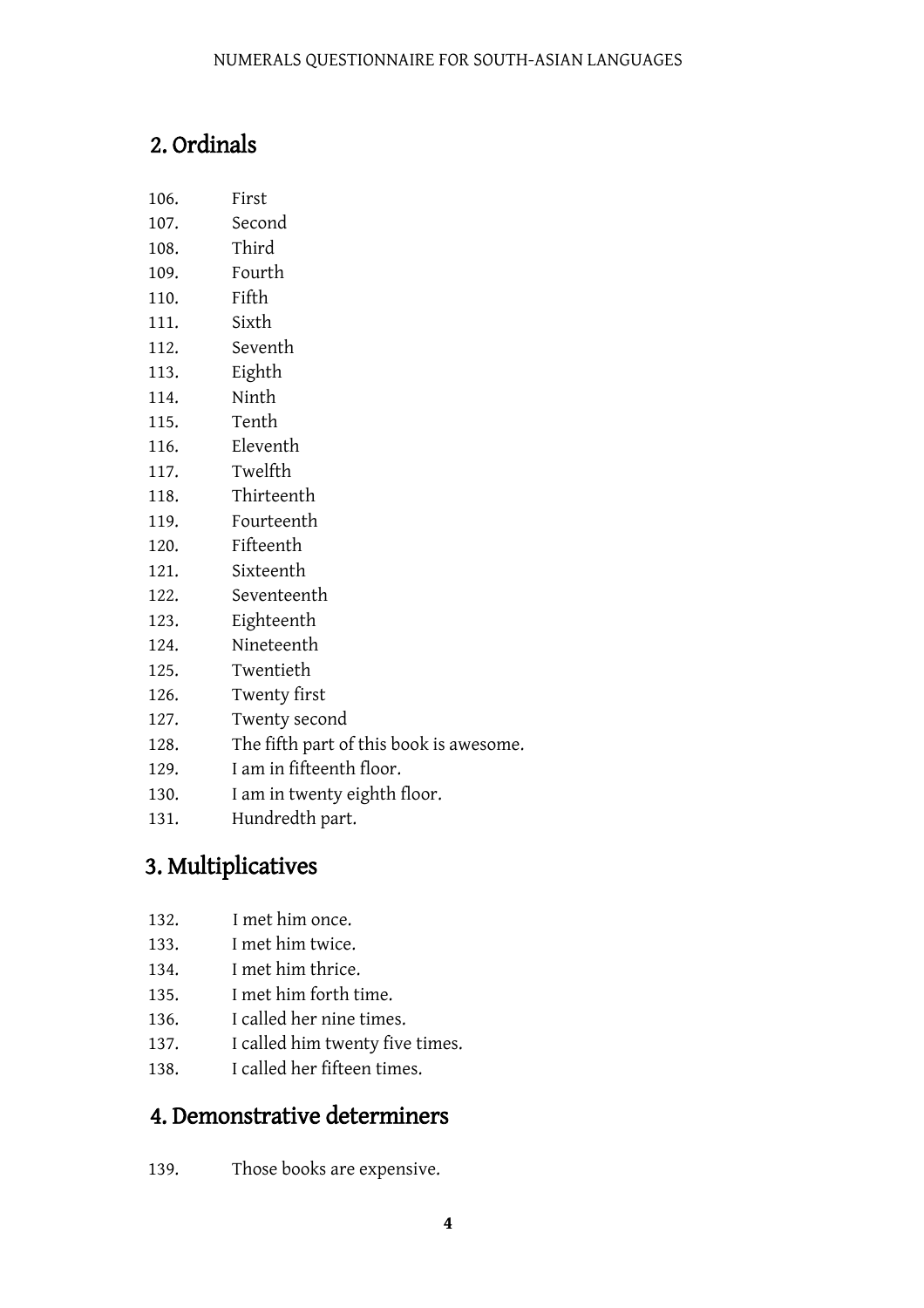- 140. These books are dirty.
- 141. Those are old men.
- 142. These women are working.
- 143. This is my book.
- 144. That is your book.
- 145. These are my pens.
- 146. Those are your pens.
- 147. Some students are brilliant.
- 148. Some of the girls are roaming around.
- 149. Many people will come.
- 150. Many more guests are yet to come.
- 151. Three is greater than two.
- 152. Please pour some more water.
- 153. He is very much interested in Biology.
- 154. He is not much interested in this project.
- 155. Give me more money.

#### 5. Fractions

- 156. I ate 1/2 of the Pizza.
- 157. I ate 2/3 of the Pizza.
- 158. I read 3/4 of the book.
- 159. I read 1/4 of the book.
- 160. I ate 1/5 of the Pizza.
- 161. I read 2/7 of the book.
- 162. I read 3/7 of the book.
- 163. I read 3/5 of the book.
- 164. I ate 2/6 of the Pizza.
- 165. I ate 1/16 of the Pizza.
- 166. I read 1/10 part of the book.

#### 6. Approximatives

- 167. One kilo of rice is in the sack.
- 168. Two kilos of rice are in the sack.
- 169. Three kilos of rice are in the sack.
- 170. Four kilos of rice are in the sack.
- 171. Five kilos of rice are in the sack.
- 172. Six kilos of rice are in the sack.
- 173. Seven kilos of rice are in the sack.
- 174. Eight kilos of rice are in the sack.
- 175. Nine kilos of rice are in the sack.
- 176. Ten kilos of rice are in the sack.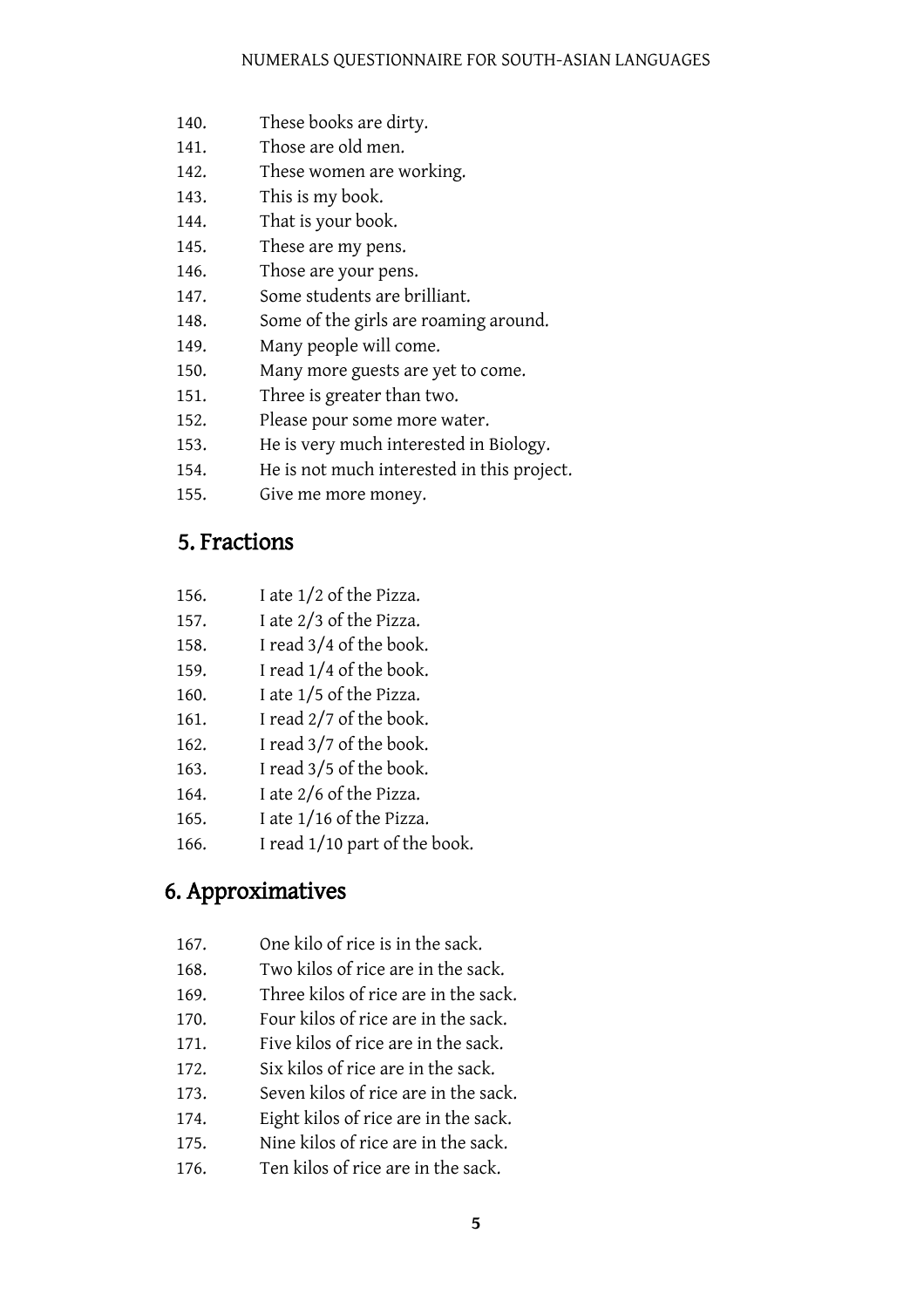- 177. Half kilo of rice is in the sack.
- 178. Approximately 20 kilos of rice are in the sack.
- 179. Approximately 50% of students are attending the workshop.
- 180. Approximately fifteen kilos of rice are in the sack.
- 181. Approximately 2/3rd members are left.
- 182. This institute contains approximately 1000 students.
- 183. Approximately 35 kilos of rice are in the sack.

## 7. Collectives

- 184. A group of two girls played.
- 185. A group of five girls played.
- 186. A group of four girls played.
- 187. A group of three girls played.
- 188. A group of six girls played.
- 189. A group of seven girls played.
- 190. A group of eight girls played.
- 191. A group of nine girls played.
- 192. A group of twelve boys reached.
- 193. A group of twenty five boys reached.
- 194. A group of twenty boys reached.
- 195. A group of eleven boys reached.
- 196. A group of fifteen boys reached.
- 197. A group of sixteen boys reached.

#### 8. Sentences

- 198. The one girl.
- 199. The two girls.
- 200. The three girls.
- 201. That one child.
- 202. Those three children.
- 203. The one woman.
- 204. The five women.
- 205. The hundred women.
- 206. Meena is a girl.
- 207. Meena and Reena are girls.
- 208. Rahul is a boy.
- 209. Rahul and Mohit are boys.
- 210. One of them is good.
- 211. Two of them are good.
- 212. Some of them are worst.
- 213. Many of them are here.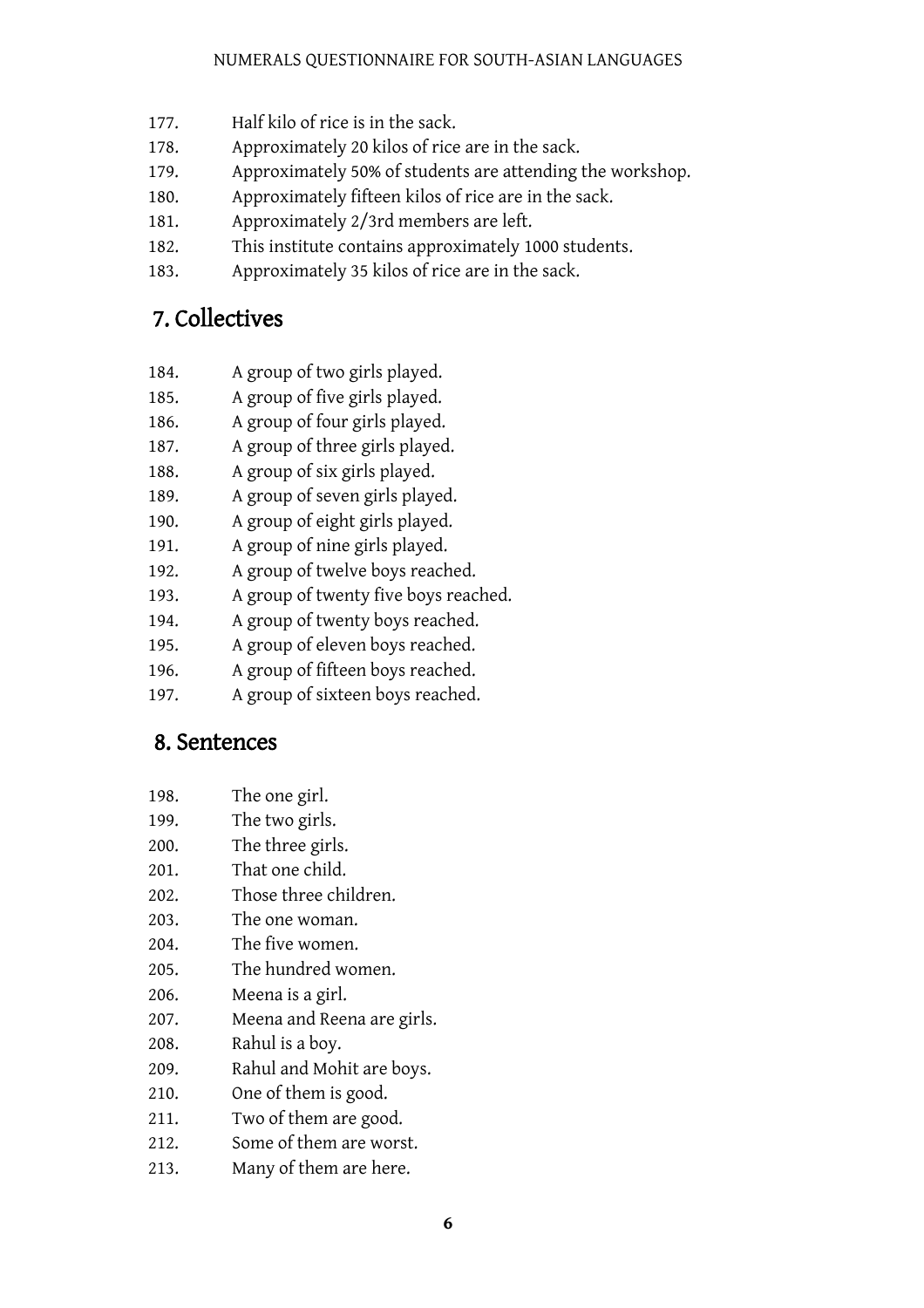- 214. I have much more to say.
- 215. Few people are blind.
- 216. Few members left the group.
- 217. She is a girl.
- 218. He is an honest officer.
- 219. A bunch of keys is lying on the floor.
- 220. She is a European.

## 9. Cardinals and Ordinals with NPs

- 221. One boy.
- 222. Two boys.
- 223. One sheep.
- 224. Five sheep.
- 225. One girl.
- 226. Two girls.
- 227. Three girls.
- 228. Four girls.
- 229. Five girls.
- 230. Six girls.
- 231. Seven girls.
- 232. Eight girls.
- 233. Nine girls.
- 234. Ten girls.
- 235. Eleven girls.
- 236. Twelve girls.
- 237. Zero girl.
- 238. First man.
- 239. Second man.
- 240. Third man.
- 241. Forth man.
- 242. Fifth man.
- 243. First woman
- 244. Second woman
- 245. Third woman
- 246. Forth woman
- 247. Fifth woman
- 248. Sixth woman
- 249. Seventh boy
- 250. Eighth girl

# 10. Gender and Number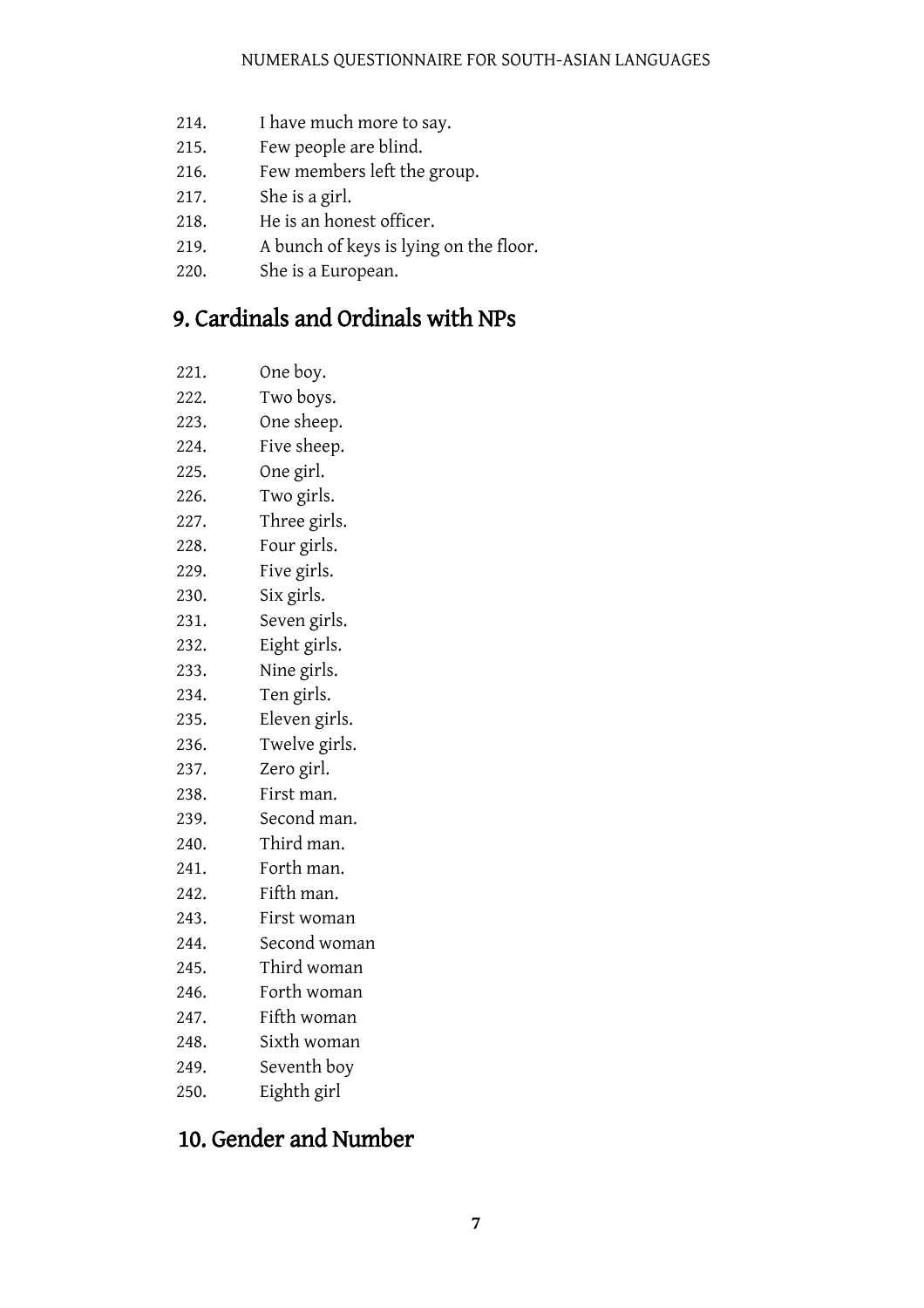#### NUMERALS QUESTIONNAIRE FOR SOUTH-ASIAN LANGUAGES

- 251. One lady.
- 252. Two ladies.
- 253. Three ladies.
- 254. Four ladies
- 255. Five ladies.
- 256. Those ladies.
- 257. That lady.
- 258. These ladies.
- 259. This lady.
- 260. One gentleman.
- 261. Two gentlemen.
- 262. Three gentlemen.
- 263. Four gentlemen.
- 264. Five gentlemen.
- 265. Those gentlemen
- 266. These gentlemen.
- 267. This gentleman.
- 268. That gentleman.
- 269. That tree.
- 270. Those trees.
- 271. Five trees
- 272. Eight trees
- 273. One tree.
- 274. Beautiful tree
- 275. This is a tree

#### 11. Animacy

- 276. My two ears
- 277. Her hair is beautiful.
- 278. She has long hairs.
- 279. He has a car.
- 280. He has two cars
- 281. She has five houses
- 282. She owns a hotel
- 283. She owns several hotels
- 284. I have one brother
- 285. I have two brothers
- 286. I have one sister
- 287. I have two sisters
- 288. I have three sisters.
- 289. I have one almirah.
- 290. I have two almirahs.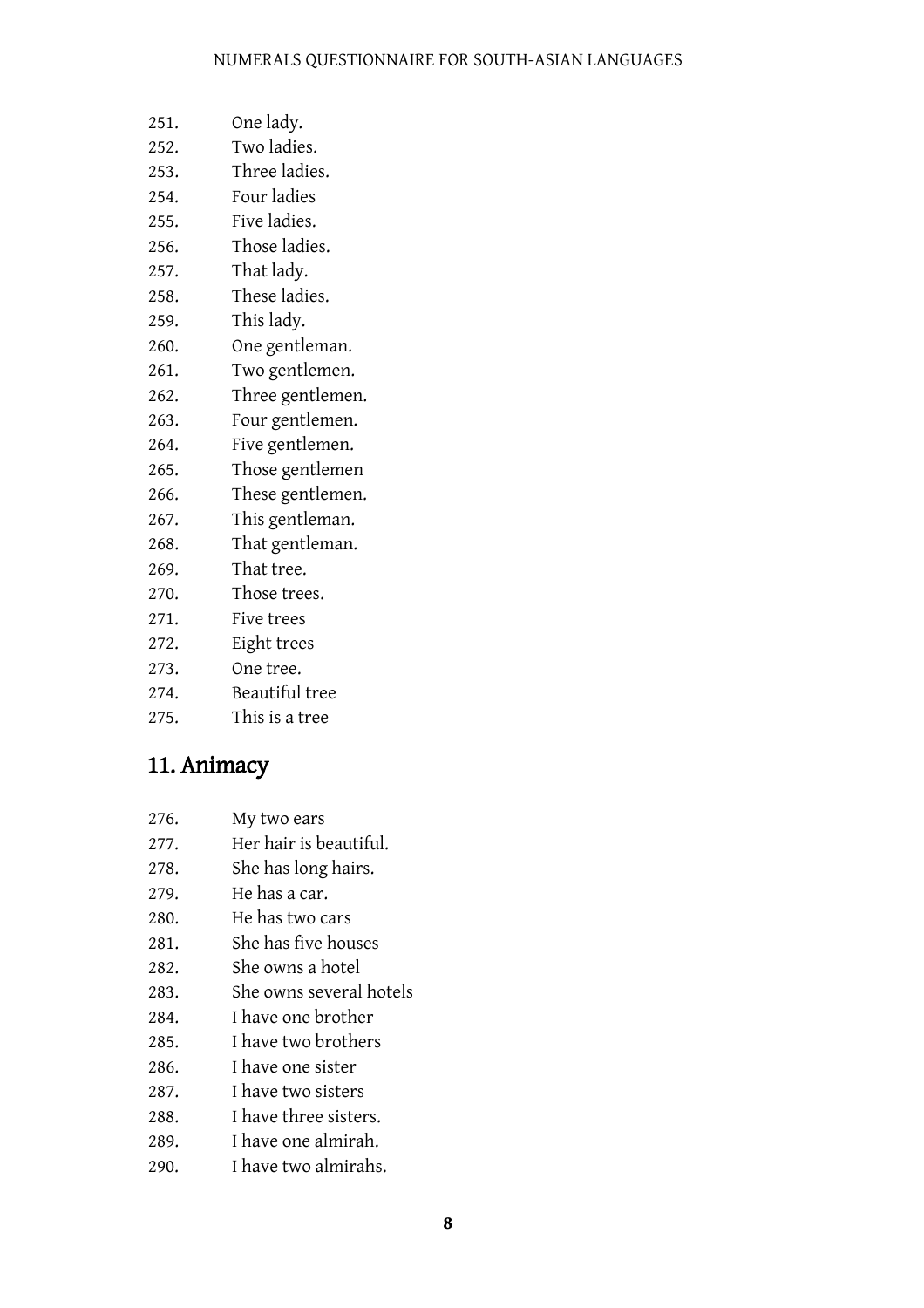#### NUMERALS QUESTIONNAIRE FOR SOUTH-ASIAN LANGUAGES

291. I have one bag 292. I have three bags 293. I have four bags 294. I have ten fingers 295. I have many friends. 296. He has one child 297. He has two children 298. He has three children 299. He has four children 300. He has seven children 301. He has two daughters 302. He has one daughter 303. He has one son 304. He has three sons. 305. I called him twice. 306. I called him thrice. 307. I called him one time. 308. I called him two times 309. I called him three times 310. I called him four times 311. I called him five times 312. I made one mistake. 313. I made two mistakes 314. I made three mistakes 315. I made four mistakes 316. I made five mistakes 317. I made twenty mistakes 318. I made thirty two mistakes 319. I made several mistakes 320. Reena has one brother. 321. Reena has two brothers 322. Reena has three brothers 323. reena has four brothers 324. Reena has one sister 325. Reena has two sisters 326. Reena has three sisters 327. Reena has four sisters 328. Reena has five sisters. 329. Meena has no brother 330. Meera has no sister

#### 12. Body Parts Name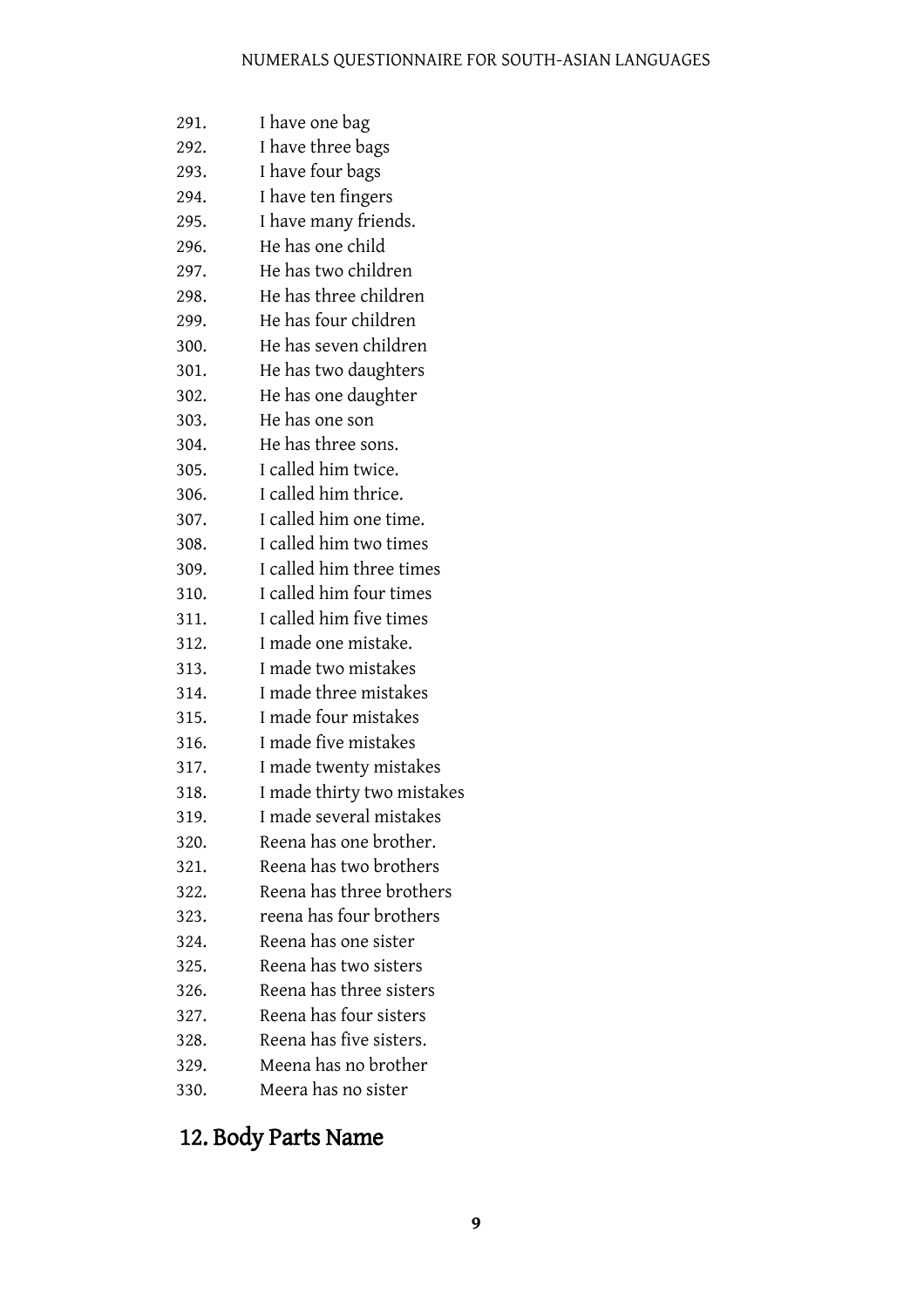#### NUMERALS QUESTIONNAIRE FOR SOUTH-ASIAN LANGUAGES

| 331. | Head          |
|------|---------------|
| 332. | Eye           |
| 333. | Face          |
| 334. | Ear           |
| 335. | Shoulder      |
| 336. | Arms          |
| 337. | Hand          |
| 338. | Palm          |
| 339. | Finger        |
| 340. | Thumb         |
| 341. | Index finger  |
| 342. | Middle finger |
| 343. | Ring finger   |
| 344. | Little finger |
| 345. | Toe           |

# 13. Non-Numerical Lexemes/ Collectives

- 347. A single word comes to mind.
- 348. Two pair of socks

346. Ankle

- 349. Pair of socks are lying here
- 350. I went there dozens of times.
- 351. I bought half a dozen eggs.
- 352. wait for a couple of minutes
- 353. A couple of years/weeks/days
- 354. A couple of time
- 355. Couple (2 person)
- 356. Ram and Shyam.
- 357. He is one of my friends.
- 358. He scored 6 out of 10.
- 359. Ram or Shyam
- 360. Addition
- 361. Subtraction
- 362. Multiplication
- 363. Division
- 364. They all are poor.

#### 14. Distributive Numerals

- 366. Three each
- 367. Five each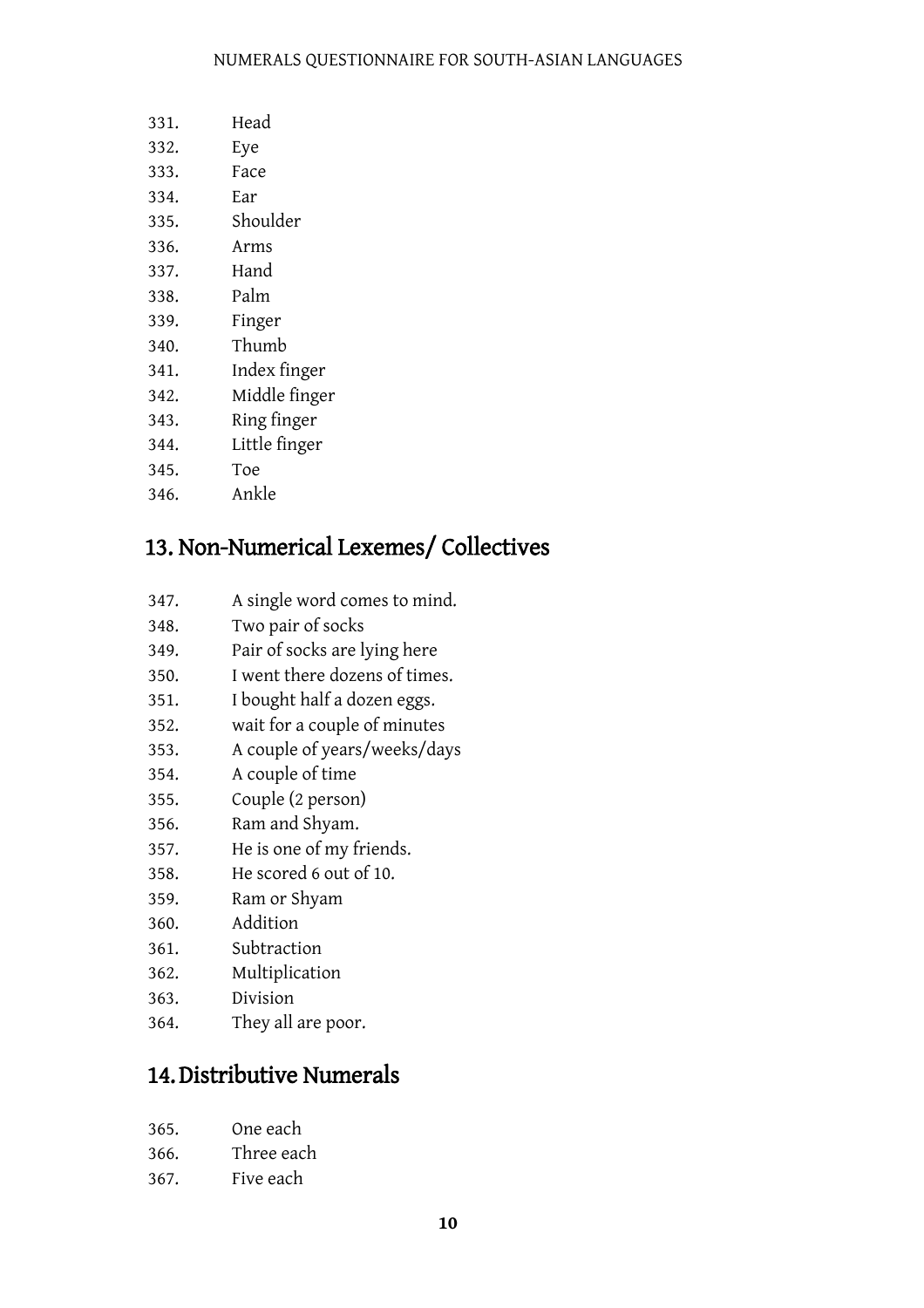- 368. one-by-one
- 369. two-by-two
- 370. Give us three sweets each.
- 371. Ten flowers each
- 372. Twenty flowers each

#### 15. Frequentative numerals

- 373. I went there once.
- 374. Twice
- 375. Thrice
- 376. Many times
- 377. Several times
- 378. I sometimes do that.
- 379. I often travel.
- 380. He always fights.
- 381. She seldom goes out.

## 16. Restrictive Numerals

| 382. | Only/One                             |
|------|--------------------------------------|
| 383. | Only two                             |
| 384. | Only three                           |
| 385. | Only five                            |
| 386. | Only ten                             |
| 387. | There is only one child              |
| 388. | He ate only four mangoes             |
| 389. | He ate all the mangoes               |
| 390. | There is only one flower             |
| 391. | He ate only one mango                |
| 392. | only a little/few                    |
| 393. | All those first four people of mine. |
| 394. | All those five people of mine.       |
| 395. | All those first people of mine.      |
| 396. | All those people of mine.            |

# 17. Higher Numerals

- 397. One hundred and twenty-first
- 398. The twenty-first man.
- 399. Hundred
- 400. Thousand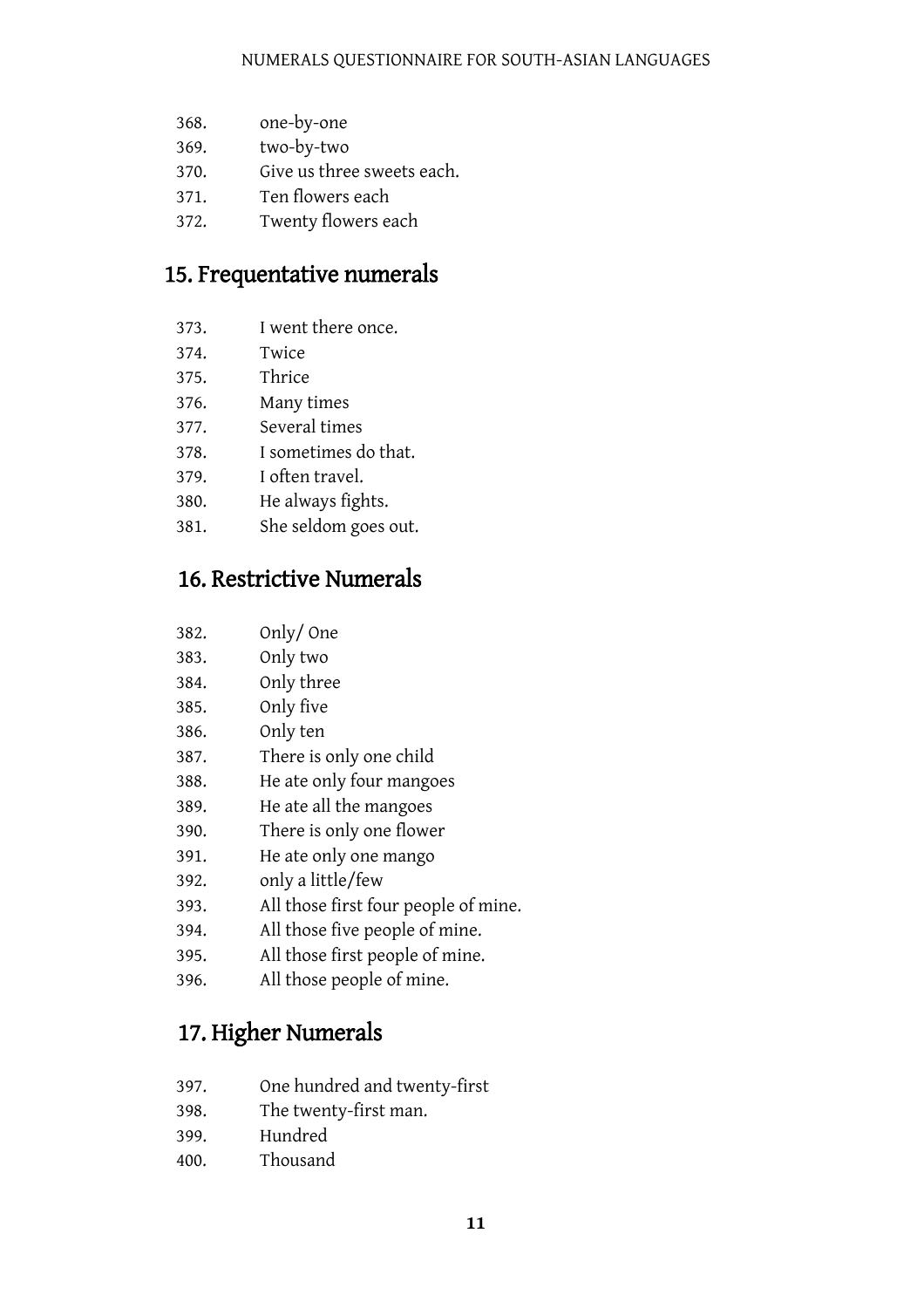- 401. Million
- 402. (The) hundred children played in the park.
- 403. She has thousands of friends.
- 404. 100-1000
- 405. 110, 115, 125,148,235,284
- 406. 1000-10000
- 407. 107, 510,775, 935,
- 408. 1075, 5098,2254, 2590

## 18. Case (Genitives)

- 409. Ten boys came
- 410. We met ten boys
- 411. He helped ten boys
- 412. After ten years we met.

## 19. Multipliers

- 413. Not a single student was late.
- 414. I will pay double.
- 415. A triple scoop (of ice cream)

#### 20. Duplicative Numerals

- 416. This novel contains manifold grammatical errors.
- 417. The threefold split
- 418. A triply split hair
- 419. One-fold (once)
- 420. The twofold increase in the risk.

#### 21. Higher multiplicative compound numerals

- 421. One hundred/ hundred
- 422. Two hundred
- 423. Three hundred
- 424. Four hundred
- 425. Five hundred
- 426. Six hundred
- 427. One thousand/ thousand
- 428. Two thousand
- 429. Three thousand
- 430. Four thousand
- 431. Five thousand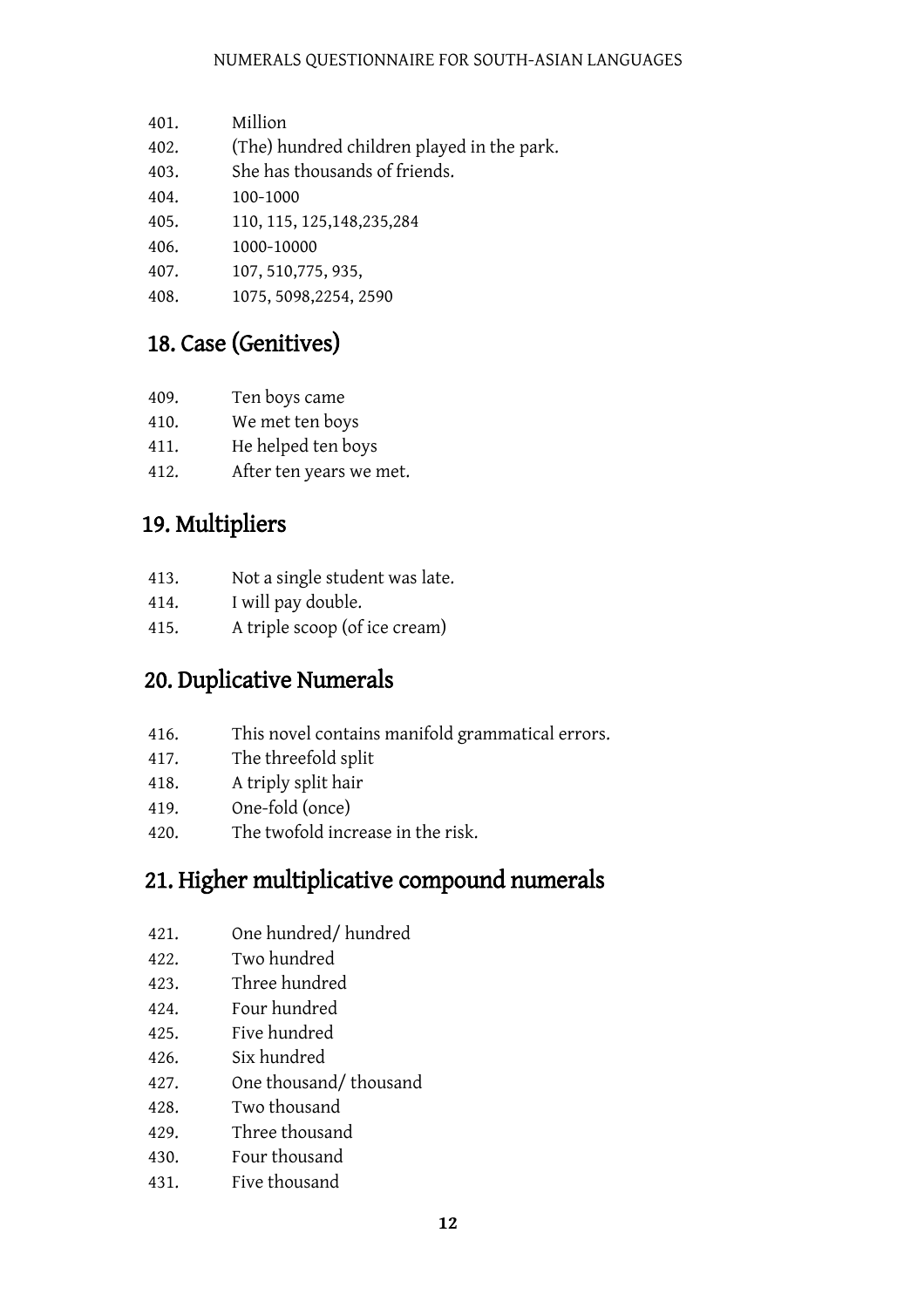- 432. Six thousand
- 433. Two hundred twenty one
- 434. Five hundred six
- 435. Three thousand forty eight
- 436. Six thousand nine hundred
- 437. Seven thousand four hundred twenty two
- 438. Six thousand eight

#### 22. Successive Approximate Numerals

- 439. one or two boys
- 440. two or three girls
- 441. three or four boys
- 442. four or five girls

#### 23. Non-successive Approximate Numerals

- 443. It is all about one person.
- 444. About two
- 445. About three
- 446. About four

#### 24. Partitive construction

- 447. Several hundred boys are standing in a queue.
- 448. \*Several three boys
- 449. Hundreds of boys are interested in this event.
- 450. \*Threes of boys
- 451. Four hundred boys are participating in the hockey tournament.

#### 25. Position of Numerals, Nouns, Ordinals & Quantifiers

- 452. All those first five people of mine
- 453. All those five people of mine
- 454. All those first people of mine
- 455. All those people of mine

#### 26. Case and Numerals

- 456. I own four hotels.
- 457. I see three cars.
- 458. Three people helped me.